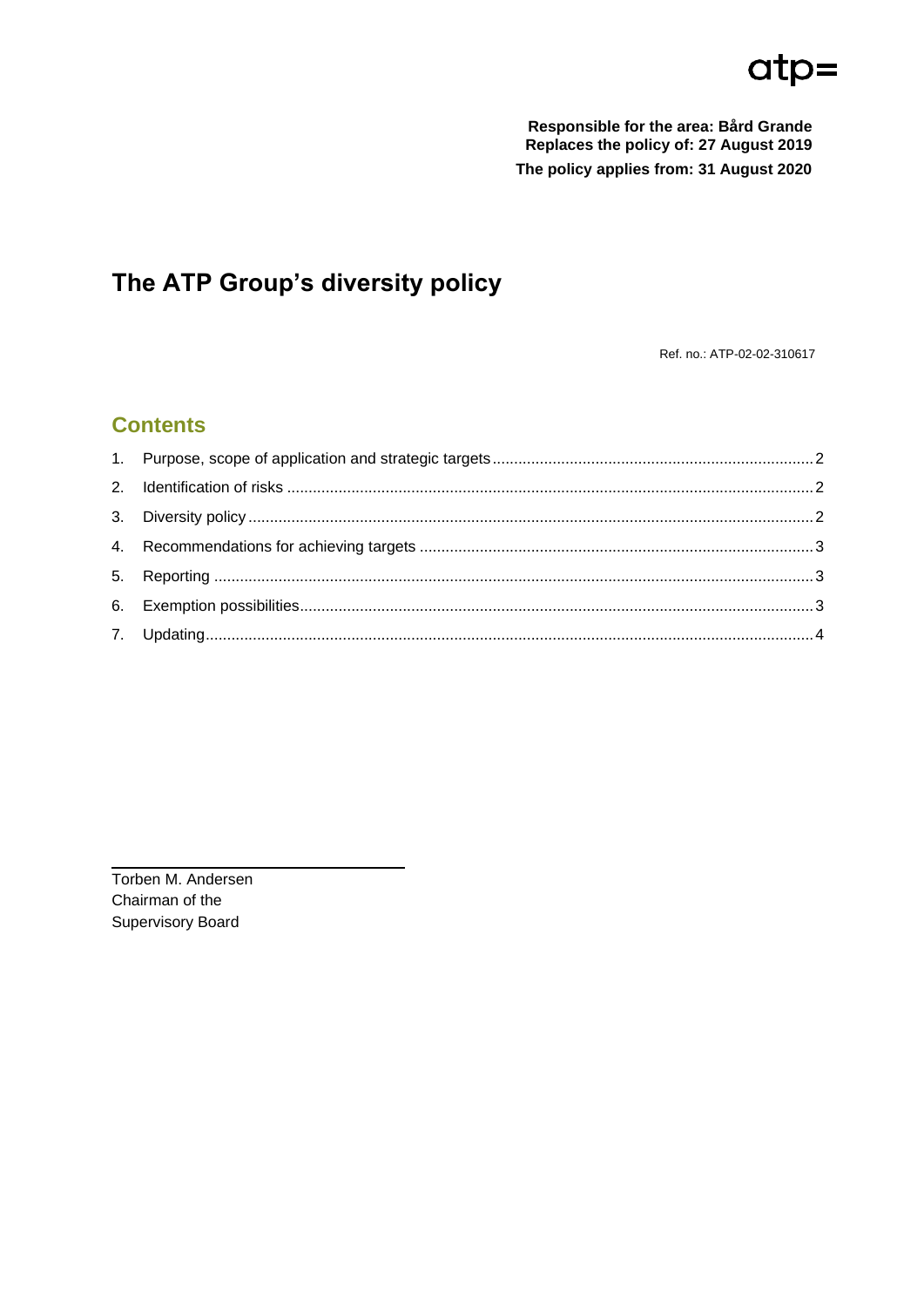#### <span id="page-1-0"></span>**1. Purpose, scope of application and strategic targets**

ATP wants to be a company that is capable of attracting, developing and maintaining a diverse group of employees in order to achieve good results and to ensure a diverse and open organisation where there is room for everyone - also those who need special considerations.

This policy covers the ATP Group.

The policy supports strategic targets concerning ATP being a responsible and effective company which is sufficiently equipped in terms of resources and competences to carry out ATP's activities and at the same time address ATP's social responsibility for Danish society and ATP's most significant stakeholders.

ATP has signed the UN Global Compact which, among other things, commits ATP to not discriminate on work-related and employment issues.

#### <span id="page-1-1"></span>**2. Identification of risks**

There are three risks/consequences related to diversity:

- Financial and reputational consequences from not complying with legislation or prevailing norms
- Negative result-related consequences from failing to attract and maintain competent employees
- Societal consequences from not meeting the expectations concerning social responsibility coming from society and clients.

#### <span id="page-1-2"></span>**3. Diversity policy**

#### **Innovative working environment**

At ATP, we believe that the working environment is strengthened through diversity. We believe that diversity provides for a more dynamic, vibrant and inspirational working environment – for the benefit of both employees and customers. In other words, diversity among managers and employees is the basis for continuous innovation and competitiveness. Diversity expands our recruitment potential and ensures a wide range of skills in managers and employees.

#### **A culture of diversity**

Diversity should be a natural and embedded part of everyday work and be reflected in our culture. We want our workplace to support an inclusive environment for all employees, regardless of age, gender, ethnicity, sexual orientation or disability. We expect both managers and employees to help to ensure that diversity flourishes and thrives in our workplace.

At ATP, diversity is about valuing employees because of, rather than in spite of, their differences. It is about seeing the potential of each employee and creating equal opportunities.

One important way to increase diversity is by sharpening our recruitment focus, focusing on the skills, development potential and contribution to diversity of each individual – for the benefit of the bottom line. When recruiting, we assess the candidate's professional skills, but we also emphasise that the candidate must be able to identify with ATP's values and possesses the right social and personal skills.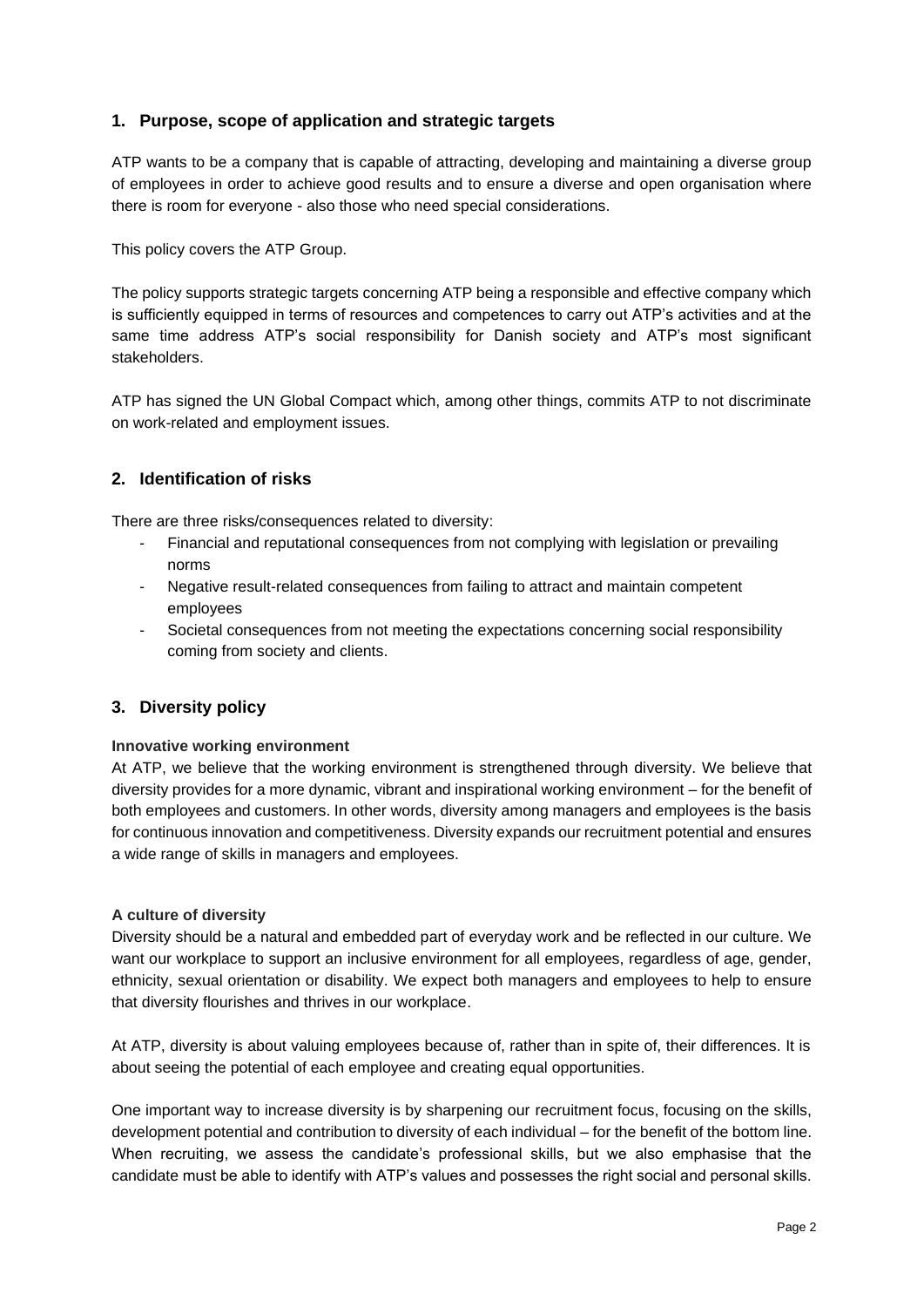We want diversity to be reflected at all levels of the organisation. To that end, we need to ensure a diverse talent pool at both the employee and management levels.

#### **Openness**

Diversity also makes demands on the organisation – in terms of openness, curiosity and having the courage and the will to embrace diversity. Success in creating a diverse workplace is a shared responsibility. Therefore, both managers and employees are expected to commit to contributing to the diversity of ATP.

No one should feel discriminated against because of their gender, age, ethnicity, sexual orientation or disability, either in their everyday working lives or in the recruitment process.

If, for a period of time or indefinitely, employees are unable to perform their job for health, social or personal reasons, ATP will seek, as far as possible, to ensure a continued affiliation with ATP by balancing the job and the employee's working capacity. In such cases, employees are expected to collaborate with ATP and contribute actively to preserving the affiliation.

Diversity is about creating room for everyone to grow and deliver unique business results. Diversity is also about including groups in need of special focus to grow and maximise their potential. In that sense, diversity is also about ATP's obligation to take on social responsibility.

#### <span id="page-2-0"></span>**4. Recommendations for achieving targets**

The policy is created by the Executive Board, which defines specific targets and scheduled and current activities that derive from these targets.

In terms of the gender composition of ATP's Board of Representatives and Supervisory Board, there is a requirement for a balanced composition which in practice means an absolutely requirement of having at least one third of members being from the under-represented gender. Achieving this target is the responsibility of the relevant organisations and the Danish Minister for Employment.

In terms of the gender composition on other management layers in the entire ATP Group, the objective is to have an equal distribution, which in practice means at least a 60/40 split.

#### <span id="page-2-1"></span>**5. Reporting**

Two annual reports are submitted to ATP's Supervisory Board in August:

- Status of targets and the diversity policy of ATP
- Status for special social tasks at ATP

There is submitted an annual report to the Danish Minister for Employment, cf. the Danish Act on Gender Equality's Section 11(5).

ATP's annual report must also make an account of the status, policy, etc. - see Section 23 of ATP's Executive Order on Accounting.

#### <span id="page-2-2"></span>**6. Exemption possibilities**

None